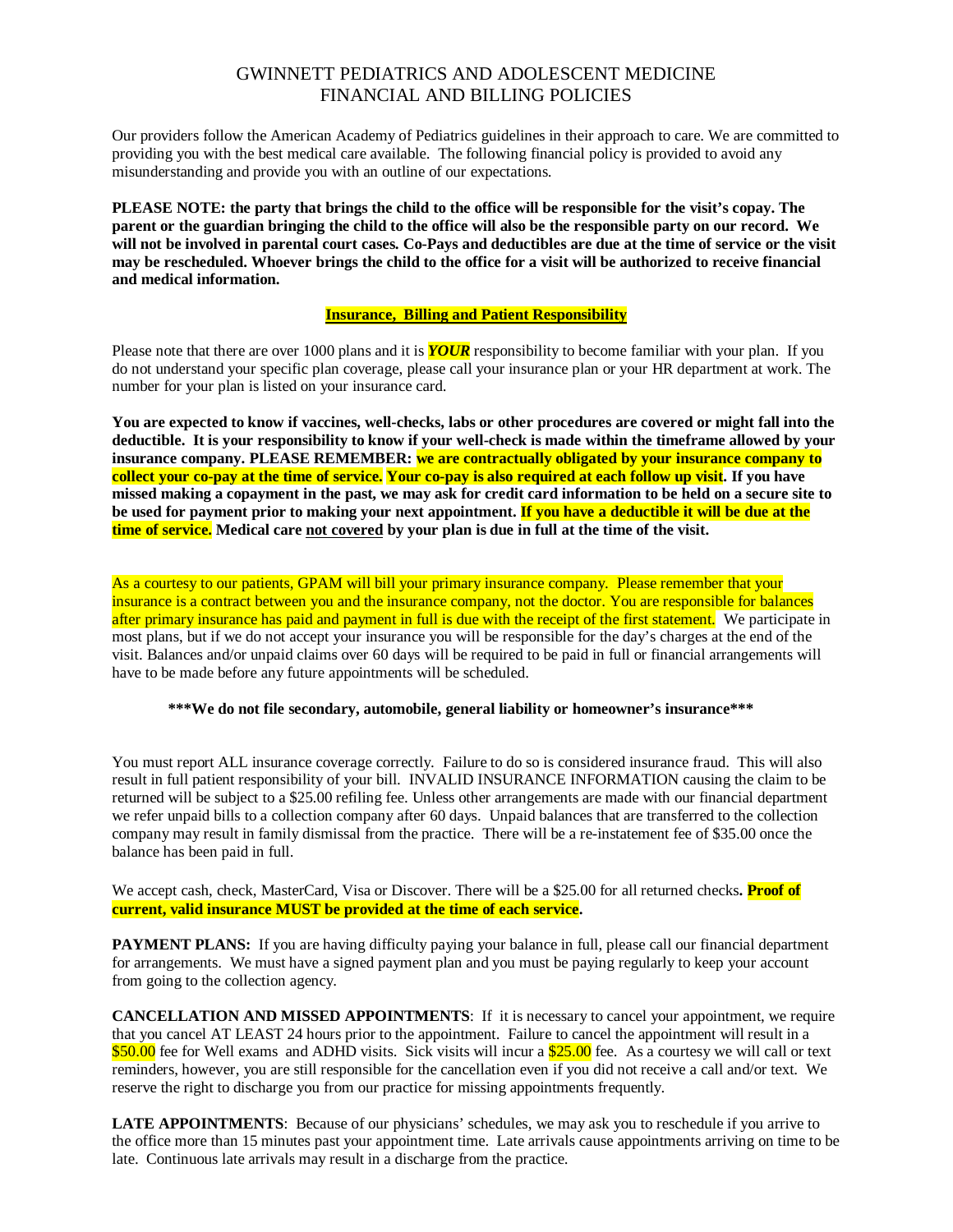**WALK IN APPOINTMENTS**: Please do not bring your sick child to the office without an appointment. This can be dangerous for the child as it may delay appropriate treatment. Our nurses will triage the child for urgent problems. The doctor will review the triage notes and determine if this child can wait until an appointment can be made. We will charge the parent for the triage and review a  $$40.00$  fee. This will be payable when you arrive at the office without an appointment. If there is an appointment available we will schedule an appointment with any provider. We will not disrupt our regularly scheduled patients in order to accommodate a walk in appointment unless it is a true emergency. Call the office and speak to our advice nurses if you feel your child needs to come to the office that same day.

**AFTER HOUR CALLS:** Our physicians are available on call 24 hours/day - 365 days/year for calls of a truly urgent nature. Since our practice is charged per call for after hour calls to the nurse advice line, non-urgent calls made after hours may be charged  $$15.00$  per call.

**PAYMENT RESPONSIBILITY:** By signing below, the adult who signs a minor child into our practice accepts responsibility for payment. We will communicate about treatment and payment with the parent that is present. Parents are responsible between themselves to communicate with each other about the treatment and payment issues.

## **FOR EACH VISIT PLEASE BRING:**

- 1. Current insurance card
- 2. Driver's license ( don't be offended it is for your protection from identity theft)
- 3. Co-Pay for the day's visit (cash, check, Visa, MasterCard, Discover)
- 4. Deductible that may be due for the day's visit
- 5. Cash, Check or credit card for paying balance from previous billing.
- 6. Calendar for next visit

By signing below, the responsible party acknowledges that he or she has read and understood the financial policy of Gwinnett Pediatrics and Adolescent Medicine and is bound by the terms and conditions set forth therein. You also understand that failing to sign this agreement may result in discharge from the practice.

| Signature of Parent or Responsible party (or patient >18 yrs.) | Date          |  |
|----------------------------------------------------------------|---------------|--|
|                                                                |               |  |
| <b>Patient Name</b>                                            | Date of birth |  |
|                                                                |               |  |
| <b>Patient Name</b>                                            | Date of birth |  |
|                                                                |               |  |
| <b>Patient Name</b>                                            | Date of birth |  |

\_\_\_\_\_\_\_\_\_\_\_\_\_\_\_\_\_\_\_\_\_\_\_\_\_\_\_\_\_\_\_\_\_\_\_\_\_\_\_\_\_\_\_\_\_\_\_\_\_\_\_\_\_\_\_\_\_\_ \_\_\_\_\_\_\_\_\_\_\_\_\_\_\_\_\_\_\_\_\_\_\_\_\_

Patient Name Date of birth